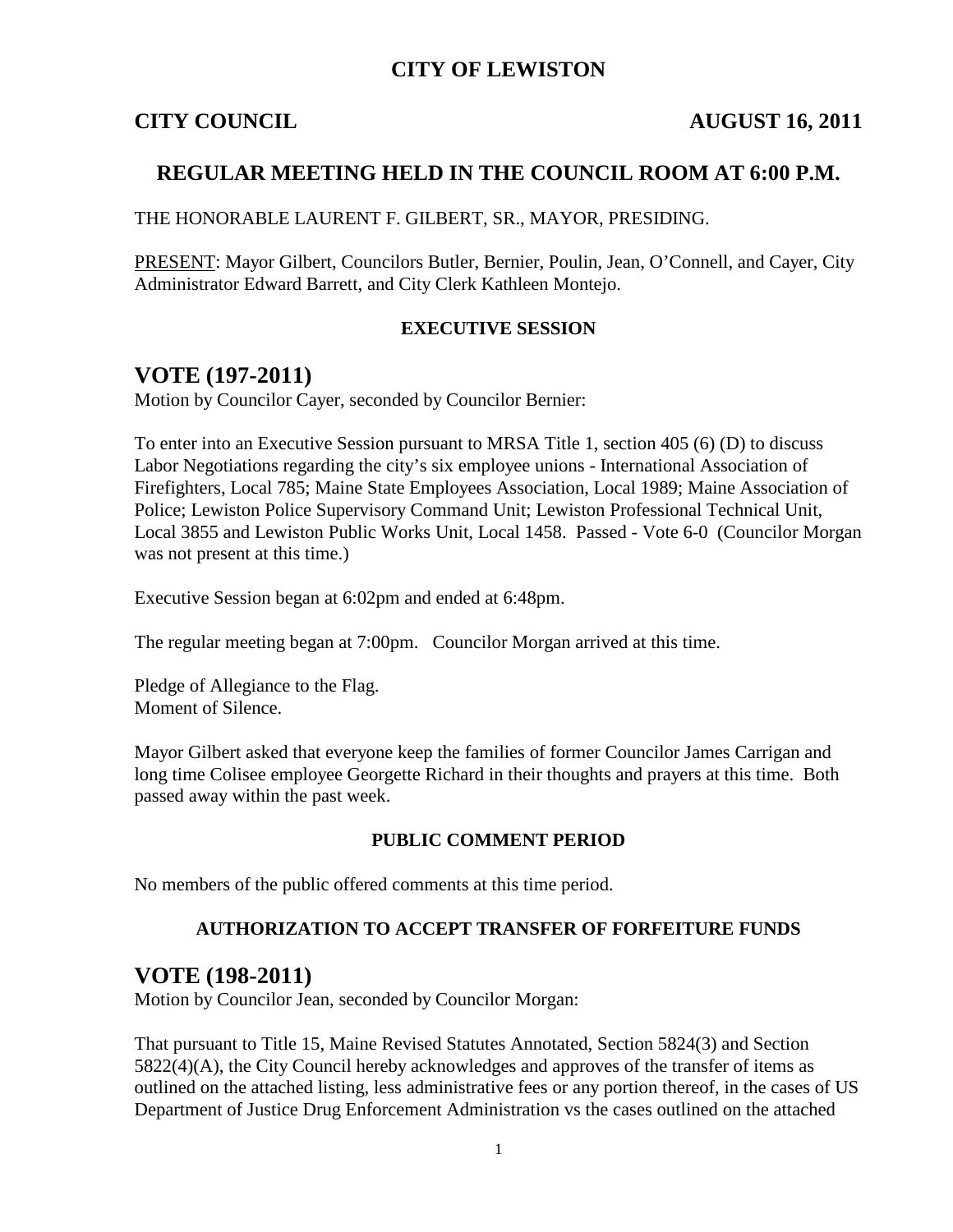listing. Being funds forfeited pursuant to court process. It is further acknowledged that these funds shall be credited to the 'City of Lewiston Drug Enforcement Program' account. Passed - Vote 7-0

#### **AMENDMENT TO THE TRAFFIC SCHEDULE REGARDING PARKING PROHIBITED ON A PORTION OF CAMPUS AVENUE**

# **VOTE (199-2011)**

Motion by Councilor Jean, seconded by Councilor Morgan:

To approve the proposed amendment to the Traffic Schedule for a portion of Campus Avenue which would prohibit parking beginning at the northwest corner of Campus Avenue and Bardwell Street, extending approximately sixty feet (three vehicle spaces). Passed - Vote 7-0

#### **PUBLIC HEARING FOR A LIQUOR LICENSE AND SPECIAL AMUSEMENT PERMIT FOR THE DERBY ATHLETIC CLUB, 37 PARK STREET**

Mayor Gilbert opened the hearing to receive citizen input and comment. No members of the public spoke for or against this issue. Mayor Gilbert then closed the hearing.

# **VOTE (200-2011)**

Motion by Councilor Cayer, seconded by Councilor Bernier:

To grant a special amusement permit for live entertainment to the Derby Athletic Association, 37 Park Street. Passed - Vote 7-0

### **PUBLIC HEARING FOR A SPECIAL AMUSEMENT PERMIT FOR SPARETIME RECREATION, 24 MOLLISON WAY**

Mayor Gilbert opened the hearing to receive citizen input and comment. No members of the public spoke for or against this issue. Mayor Gilbert then closed the hearing.

# **VOTE (201-2011)**

Motion by Councilor Butler, seconded by Councilor Cayer:

To grant a special amusement permit for live entertainment to Sparetime Recreatoin, 24 Mollison Way. Passed - Vote 7-0

### **PUBLIC HEARING FOR A SPECIAL AMUSEMENT PERMIT AND OUTDOOR ENTERTAINMENT PERMIT FOR THE HOLY TRINITY GREEK ORTHODOX CHURCH GREEK FESTIVAL**

Mayor Gilbert opened the hearing to receive citizen input and comment. No members of the public spoke for or against this issue. Mayor Gilbert then closed the hearing.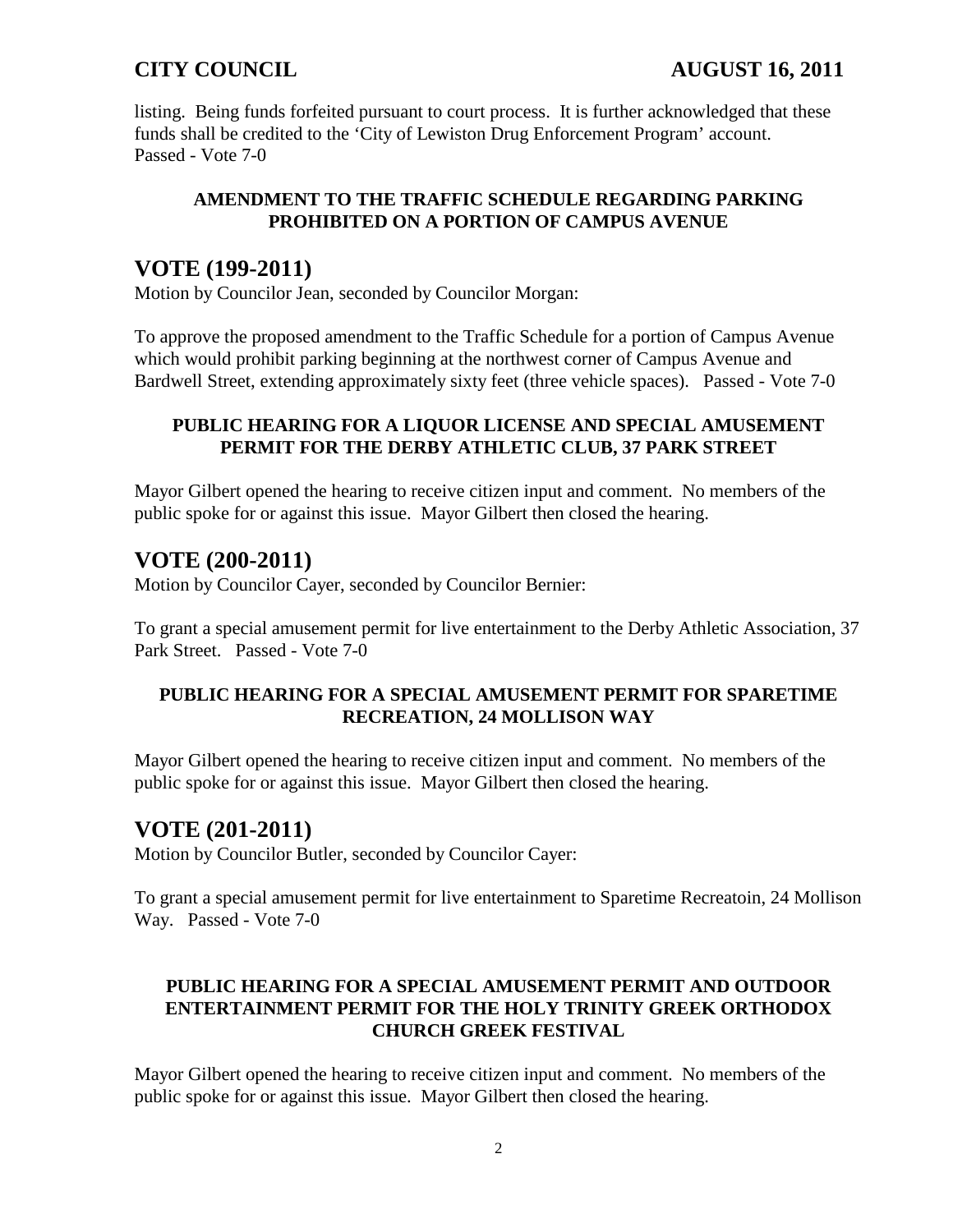# **VOTE (202-2011)**

Motion by Councilor Poulin, seconded by Councilor Cayer:

To authorize the City Clerk to issue a Special Amusement permit for live entertainment to the Holy Trinity Greek Orthodox Church for their Greek Festival. Passed - Vote 7-0

# **VOTE (203-2011)**

Motion by Councilor Cayer, seconded by Councilor Poulin:

To conduct a public hearing on an application from the Holy Trinity Greek Orthodox Church for an outdoor music concert to be held at the church, in conjunction with the Greek Festival, on September 8, 9 and 10, 2011, and to authorize a permit for an Outdoor Entertainment Event, as required by the City Code of Ordinances, Chapter 10, Article 1, Section 10-3, to the church for the outdoor concert, contingent upon positive recommendations from the Recreation Department, Police Department, Fire Department, Code/Land Use Officer and Code/Health Officer regarding compliance with all regulations, and compliance with all City ordinances. Passed - Vote 7-0

### **PUBLIC HEARING AND FINAL PASSAGE REGARDING AN AMENDMENT TO THE BUILDING AND BUILDING REGULATIONS ORDINANCE REGARDING THE PROPERTY MAINTENANCE CODE**

Mayor Gilbert opened the hearing to receive citizen input and comment. No members of the public spoke for or against this issue. Mayor Gilbert then closed the hearing.

# **VOTE (204-2011)**

Motion by Councilor Jean, seconded by Councilor Butler:

To repeal Sections 18-51 and 18-52 of the current City Code, and that the proposed amendment to the City Code of Ordinances, Chapter 18 "Buildings and Building Regulations", Article III, "Property Maintenance Code", Section 18-51 "Adoption of International Property Maintenance Code" and Section 18-52 "Amendments to the International Property Maintenance Code", receive first passage by a roll call vote. Passed - Vote 6-1 (Councilor Poulin opposed)

#### **PUBLIC HEARING AND FINAL PASSAGE REGARDING AN AMENDMENT TO THE STREETS AND SIDEWALKS ORDINANCE REGARDING THE USE OF TABLES AND CHAIRS ON CITY SIDEWALKS**

Mayor Gilbert opened the hearing to receive citizen input and comment. No members of the public spoke for or against this issue. Mayor Gilbert then closed the hearing.

# **VOTE (205-2011)**

Motion by Councilor Jean, seconded by Councilor Cayer:

That the proposed amendments to the City Code of Ordinances, Chapter 66, "Streets and Sidewalks", Article II, "Tables, chairs and benches on sidewalks or public ways", receive final passage by a roll call vote. Passed - Vote 7-0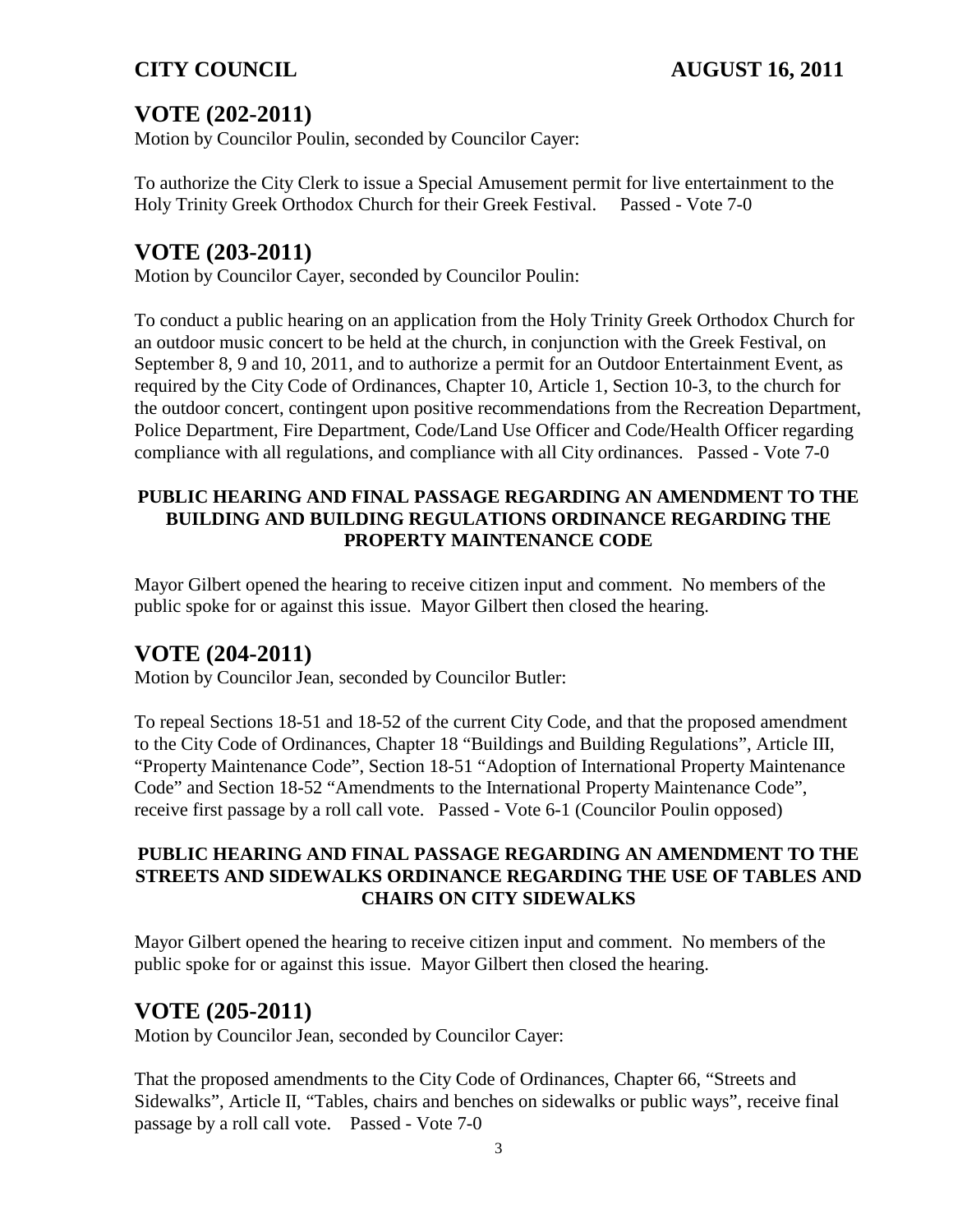#### **PUBLIC HEARING FOR APPROVAL OF AN OUTDOOR ENTERTAINMENT PERMIT FOR THE GREAT FALLS BALLOON FESTIVAL**

Mayor Gilbert opened the hearing to receive citizen input and comment. No members of the public spoke for or against this issue. Mayor Gilbert then closed the hearing.

# **VOTE (206-2011)**

Motion by Councilor Butler, seconded by Councilor Jean:

To conduct a public hearing on an application for an outdoor entertainment event for the Great Falls Balloon Festival, and to grant a permit for an Outdoor Entertainment Event, as required by the City Code of Ordinances, Chapter 10, Article 1, Section 10-3, to the Great Falls Balloon Festival Committee for outdoor music concerts for the annual Festival to be held at Simard-Payne Memorial Park on August 19 - 21, 2011, contingent upon positive recommendations from the Recreation Department, Police Department, Fire Department, Code/Health Officer and Land Use Inspector regarding compliance with all regulations and compliance with all City ordinances. Passed - Vote 7-0

### **REQUEST FOR USE OF CITY SERVICES FOR THE ANNUAL GREAT FALLS BALLOON FESTIVAL**

# **VOTE (207-2011)**

Motion by Councilor Jean, seconded by Councilor Butler:

To approve the request for the use of city services for the Great Falls Balloon Festival:

#### **ROAD CLOSURES AND POSTINGS**:

#### Friday, August 19, 5:00pm - Sunday, August 21, 9:00pm

Establishment of a one lane wide walking lane on the Longley Bridge (northbound or downstream side) to facilitate pedestrian movement between Festival activity areas in Auburn and Lewiston and for use by Festival logistical vehicles such as golf carts.

#### Friday, August 19, 12:00pm - Sunday, August 21, 9:00pm

Posted closure of Beech Street and Oxford Street from Cross Street to Chestnut Street to facilitate safe pedestrian movement and access for festival logistical vehicles.

#### Sunday, August 21, 11:00am - 12:30pm

Posted closure of Canal Street from Main Street to Chestnut Street for canal rubber duck race. Posted closure of one northbound lane of the Canal Bridge on Main Street for rubber duck race logistical set up.

#### Saturday, August 20, 10:30am - 12:30pm

Posted closure of Longley Bridge from Auburn into Lewiston, lower Main Street, Lincoln Street from Main Street to Oxford Street, and all of Oxford Street for the 5<sup>th</sup> Annual Balloon Festival parade. NOTE: Parade path will start on Spring Street in Auburn, onto Court Street, across the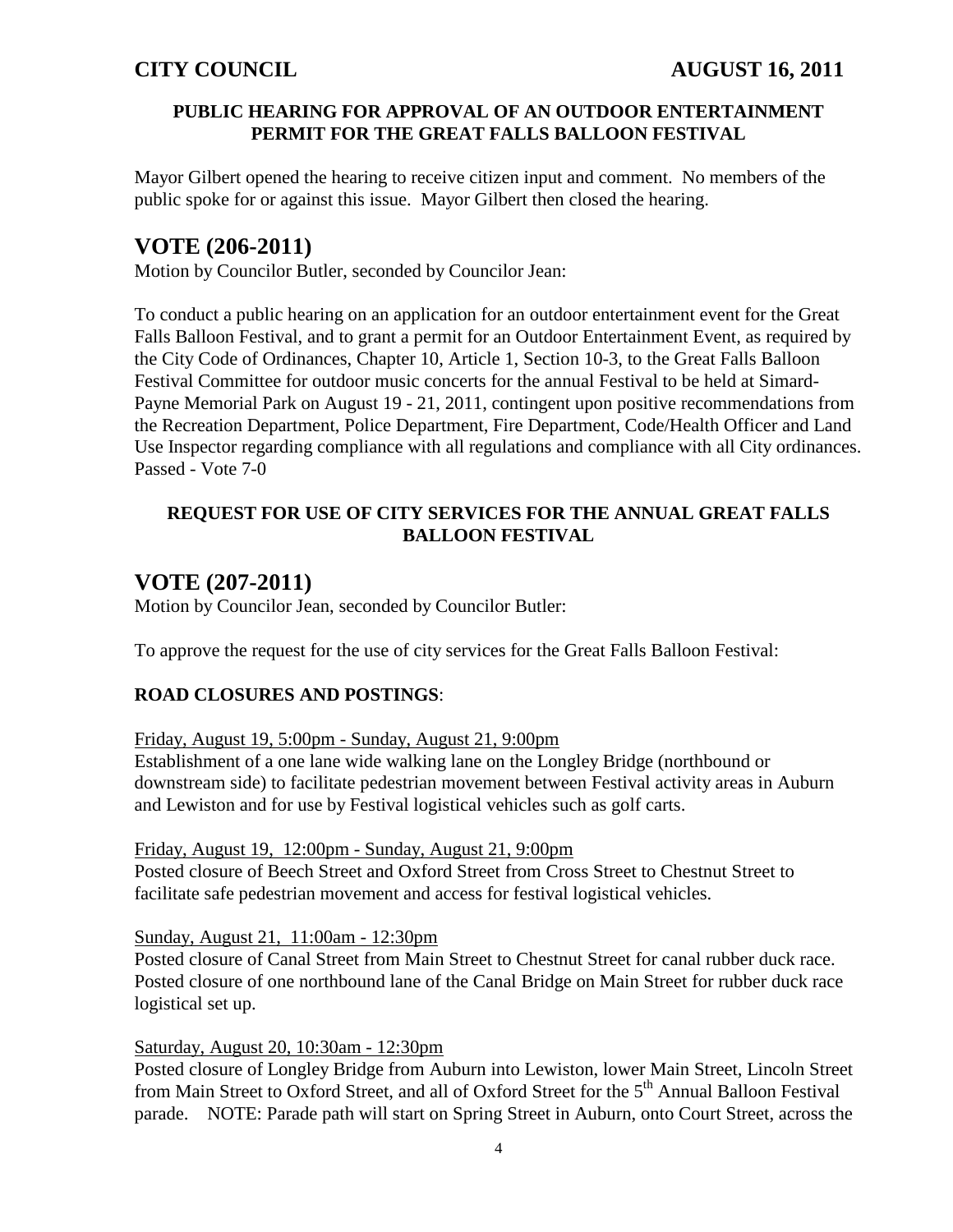Longley Bridge turning onto Lincoln Street, then onto Oxford Street, ending at the intersection of Cedar Street and Oxford Street.

### **ESTABLISHMENT OF FESTIVAL ZONE**:

Friday, August 19, 12:00pm - Sunday, August 21, 6:00pm

Authorization for the Police to ticket and tow away vehicles not in conformance with posted parking bans.

Permission for the Great Falls Balloon Festival, Inc. to control all food and product vendors, as well as other non-approved activities, on Main Street between Middle Street and Longley Memorial Bridge, on Canal Street from Main Street to Chestnut Street, on Chestnut Street from Canal Street to Oxford Street, and along Lisbon Street from Chestnut to Main Street, Lincoln Street from Main to Cedar Streets, Oxford Street from Cross Street to Cedar Street, North Street, Water Street, and the adjacent area between Cross Canal #1 and the Androscoggin River.

### **APPROVAL TO USE CITY PROPERTY**:

Tuesday, August 16, 8:00am - Monday, August 22, 7:00pm

Carnival to be located in the area formerly known as Railroad North. Carnival will arrive on Tuesday, set up on Wednesday and Thursday, open on Friday afternoon and run through Sunday night, and breakdown and depart on Monday.

#### **SECURITY**:

The Lewiston Police Department shall be responsible for traffic control, security and crowd control in Lewiston activity areas.

#### **TRASH REMOVAL:**

Authorization for Public Works to supply two 50-yard dumpsters at or in close proximity to Simard-Payne Police Memorial Park and waive the applicable tipping fees.

#### **LICENSES**:

Fees for the food booths operated by non-profit organizations shall be waived by the City. Licensing fees for a carnival operated by a non-profit organization shall be waived by the City. Licensing fees for use of the parks, for the outdoor entertainment permits, parade permit and sound amplification permits, all obtained in the name of the Great Falls Balloon Festival, shall all be waived by the City.

#### **USE OF PUBLIC WORKS PERSONNEL**:

Authorization for Public Works personnel to erect (together with Auburn Public Works personnel) food booths in Auburn and Lewiston, and to provide assistance prior to and during the festival, subject to the discretion of the Lewiston Public Works Director.

#### **PARKING:**

Use of the Bates Mill parking lots that are city owned and/or controlled, the Chestnut Street parking garage, the Lincoln Street parking garage, parking lot on the corner of Lincoln and Chestnut Streets, the Lincoln Street parking lot near Yvon's car wash, and the parking lot at the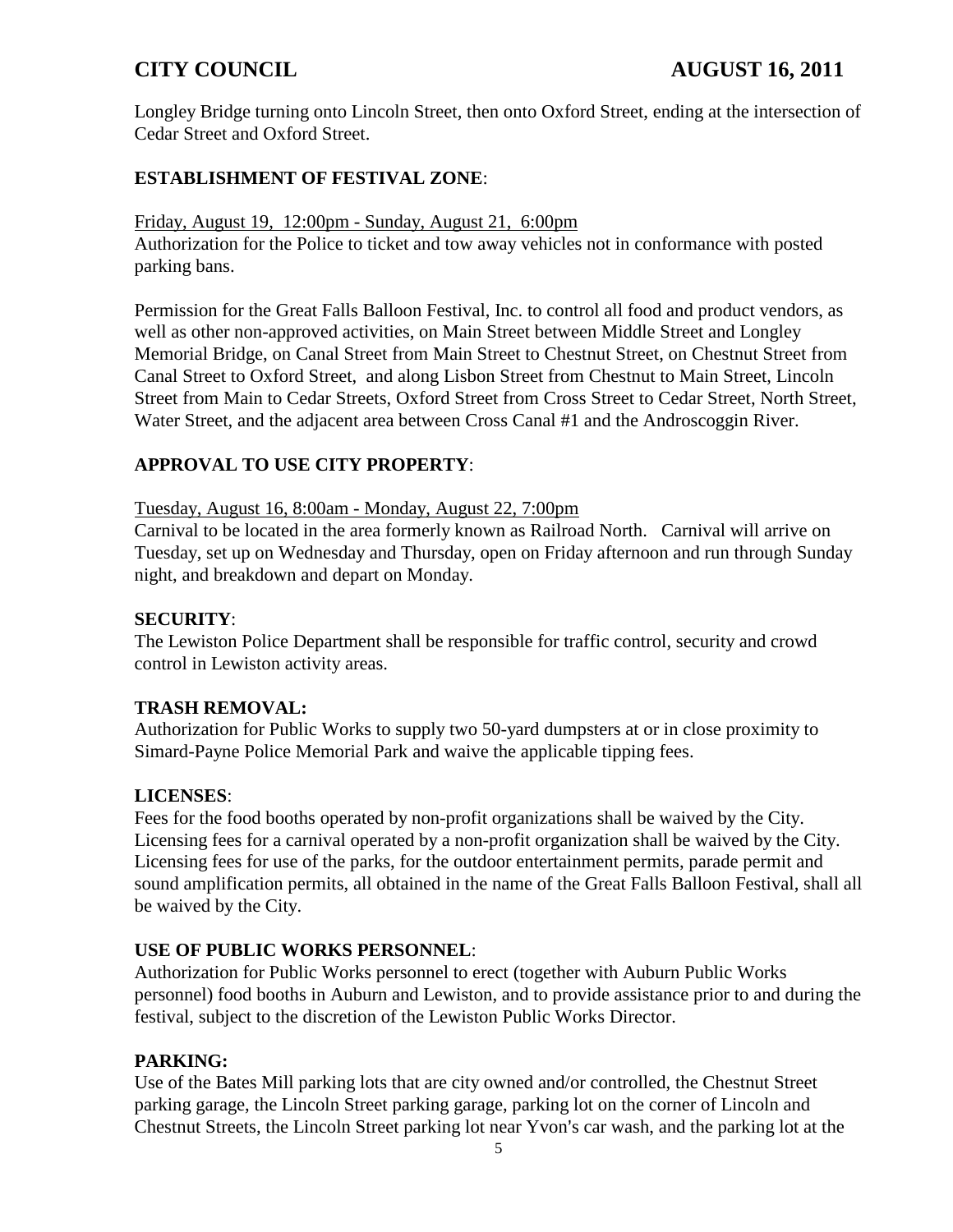corner of Lincoln and Cedar Streets for festival and volunteer parking, as per the requirements and procedures outlined in the City's Facilities Use Policy and submission of appropriate forms to City Administration.

Passed - Vote 7-0

#### **ORDER AUTHORIZING THE CITY ADMINISTRATOR TO EXECUTE A FIRST AMENDMENT TO THE LEASE WITH LEWISTON CELLTELCO PARTNERSHIP TO USE OF THE LEWISTON ARMORY FOR CELL ANTENNAS AND ASSOCIATED EQUIPMENT**

# **VOTE (208-2011)**

Motion by Councilor Poulin, seconded by Councilor Cayer:

To approve the Order authorizing the City Administrator to execute a First Amendment to the Lease with Lewiston CellTelCo Partnership for use of the Lewiston Armory for cell antennas and associated equipment:

Whereas, the City entered into a lease agreement with Lewiston CellTelCo Partnership in 2006 to allow U.S. Cellular to allow for installation of antennas on the Lewiston Armory; and

Whereas, while the installation of six antennas was expected at that time, only five were installed and lessee is seeking permission to install one additional and reconfigure the five existing ones; and

Whereas, as a part of this installation, additional support equipment will be located within a 10 by 15 foot areas adjacent to the Armory and currently included in the lease; and

Whereas, these are minor adjustments to the existing lease;

Now, Therefore, Be It Ordered by the City Council of the City of Lewiston that **t**he City Administrator is authorized to Execute a First Amendment to Lease with Lewiston CellTelCo Partnership for Use of the Lewiston Armory for Cell Antennas and Associated Equipment.

Passed - Vote 7-0

### **ORDER AUTHORIZING THE CITY ADMINISTRATOR TO EXECUTE AN OPTION AGREEMENT WITH PARALLAX PARTNERS, INC. FOR PROPERTY LOCATED AT 15 AND 29 LINCOLN STREET**

## **VOTE (209-2011)**

Motion by Councilor Morgan, seconded by Councilor Butler:

To postpone this matter to a future City Council meeting to allow additional time for the preparation of this Agreement. Passed - Vote 7-0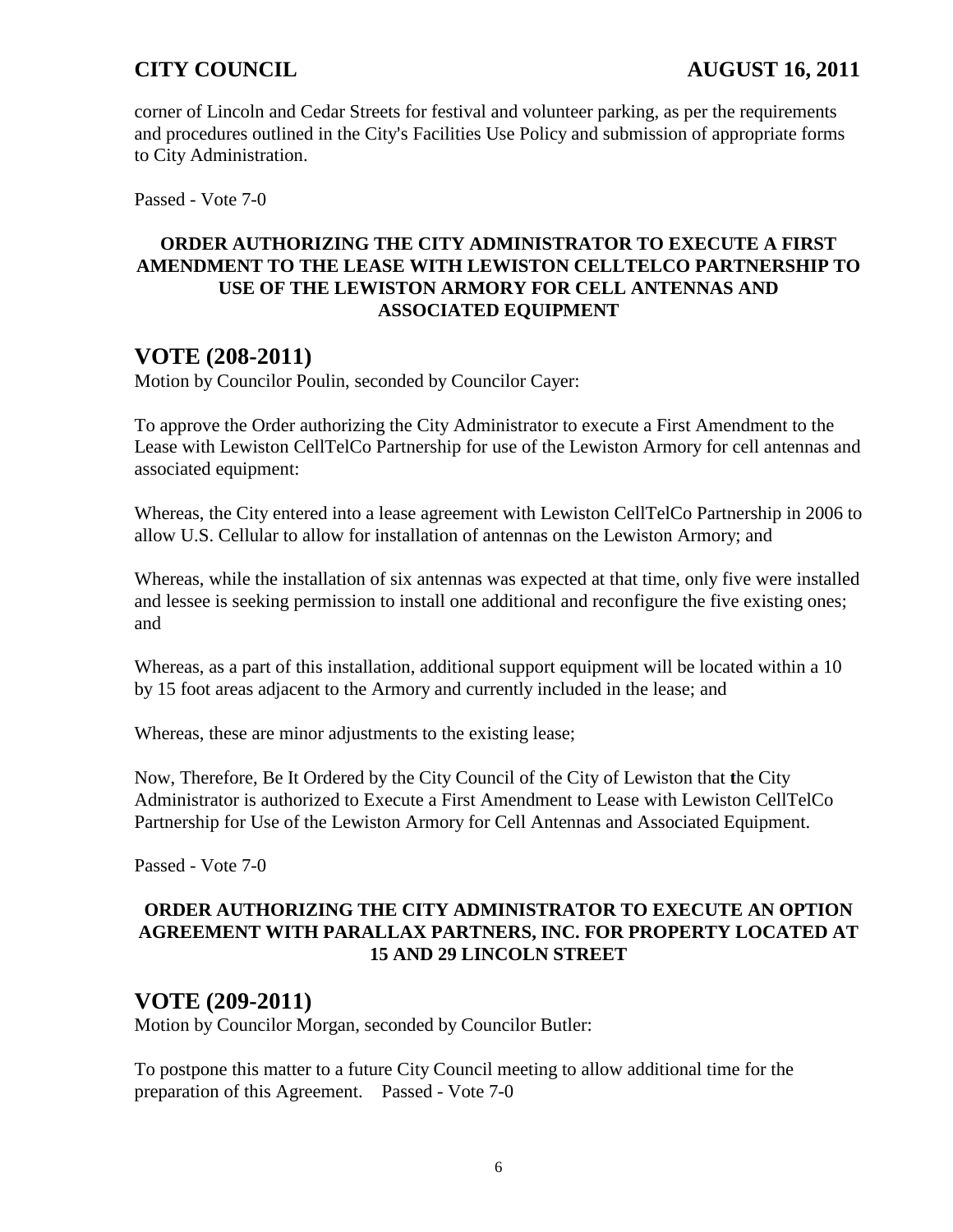#### **ORDER AUTHORIZING THE CITY ADMINISTRATOR TO EXECUTE A SIDE LETTER OF AGREEMENT WITH AFSCME-PROFESSIONAL TECHNICAL UNIT REGARDING SAFETY SERVICES PROVIDED TO THE SCHOOL DEPARTMENT**

# **VOTE (210-2011)**

Motion by Councilor Butler, seconded by Councilor Morgan:

To approve the Order authorizing the City Administrator to execute a Side Letter of Agreement with AFSCME-Professional Technical Unit for Safety Services provided to the School Department:

Whereas, the AFSCME-Professional Technical Unit leadership has agreed to permit the City Council to act on this Side Letter of Agreement; and

Whereas, the City Council and School Department have agreed to a Memorandum of Understanding which will utilize Mr. Mailhot's services to support and assess the workers compensation, safety and other related matters associated with School Department operations;

Now, Therefore, Be It Resolved by the City Council of the City of Lewiston that **t**he City Council approves the AFSCME-Professional Technical Unit Contract Amendment-Side Letter of Agreement for Donald Mailhot and hereby authorizes the City Administrator to execute this document and/or any amendments which do not substantially alter the conditions or terms expressed in the Agreement.

Passed - Vote 7-0

### **RESOLVE ESTABLISHING A CHARTER REVIEW COMMITTEE**

# **VOTE (211-2011)**

Motion by Councilor Cayer, seconded by Councilor Poulin:

To approve the Resolve establishing a Charter Review Committee:

Whereas, the current Charter of the City of Lewiston was adopted in 1980; and

Whereas, while the Charter has periodically been amended, it has not been comprehensively reviewed since its initial adoption; and

Whereas, it is, therefore, timely to undertake a comprehensive review of the Charter in order to identify amendments and revisions designed to improve the functioning of Lewiston City Government; and

Whereas, the most appropriate vehicle for undertaking such a review is to appoint a committee of citizens with extensive knowledge of the community and of City government; and

Whereas, such Committee is to be tasked with reviewing the current Charter and recommending amendments for consideration by the City Council; and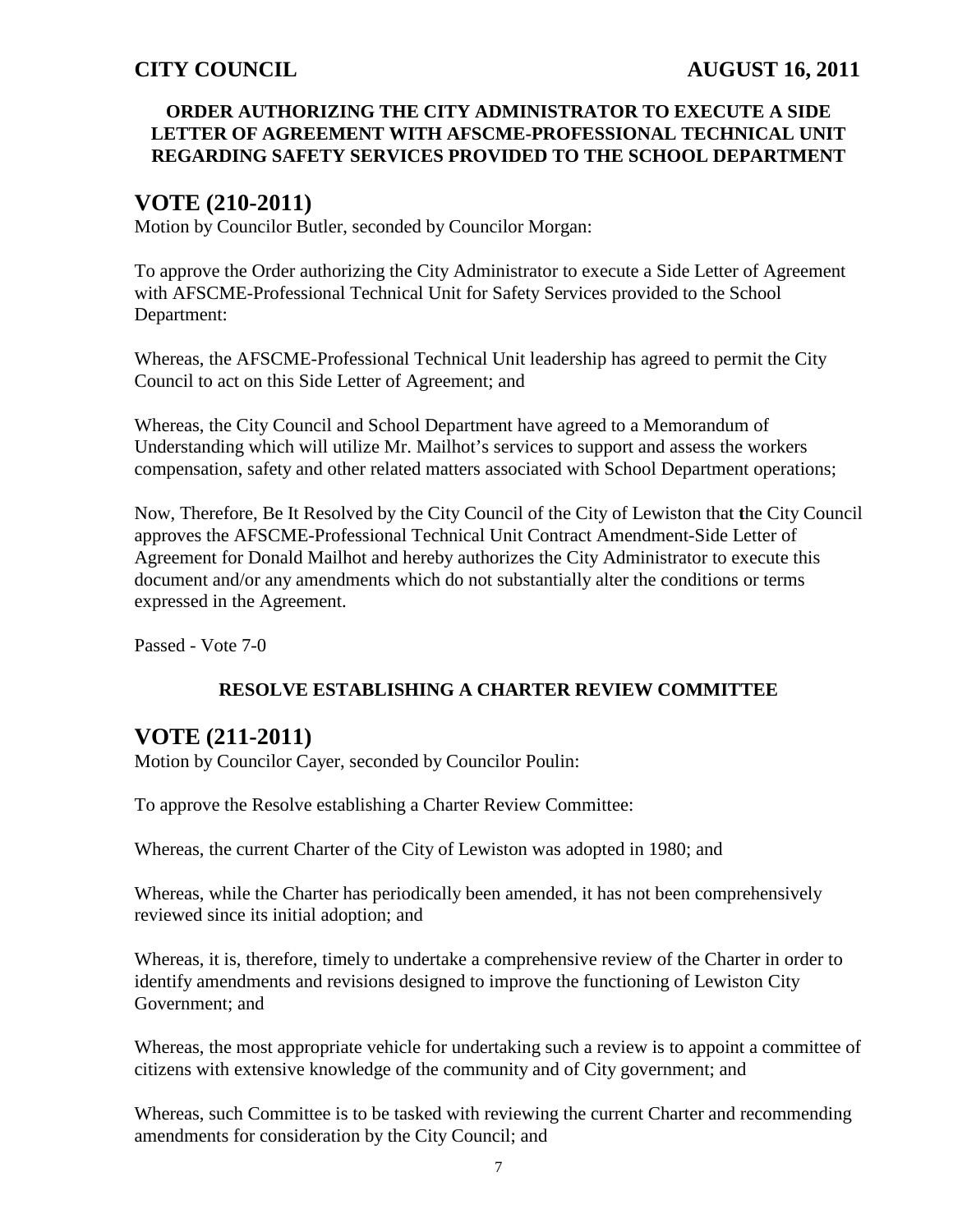Whereas, such Committee may also consider whether a complete Charter revision is necessary, such revision to be undertaken by an elected Charter Commission;

Now, Therefore, Be It Resolved by the City Council of the City of Lewiston that

There is hereby established a Charter Review Committee.

- 1. Purpose. The Committee shall undertake a comprehensive review of the Charter of the City of Lewiston and shall
	- a. Recommend to the City Council amendments to the Charter designed to improve the operations of City government;
	- b. Recommend to the City Council whether a Charter Commission should be elected to undertake more substantive revisions to the Charter that might alter the basic structure or form of City government.
- 2. Composition. The Committee shall be composed of seven members who shall be residents of the City of Lewiston and who have a background in or understanding of City government and its operations.
	- a. Prior to August 31, 2011, each Councilor shall nominate two candidates for appointment to the Committee.
	- b. The Mayor shall select one of the two candidates nominated by each Councilor for appointment to the Committee.
	- c. In the event that a Councilor does not make nominations by August 31, 2011, the Mayor shall make an appointment.
	- d. In the case of a vacancy on the Committee, a replacement shall be appointed in the same manner as was the initial member.
	- e. The Mayor shall designate one of its members to serve as Chair.
- 3. Term

The Committee shall submit a report to the City Council on or before November 15, 2011 and shall officially dissolve on January 1, 2012.

4. Staff Support

The City Administrator's Office shall provide logistical support to the Committee and may utilize the services of the City Attorney as deemed necessary by the Administrator. In addition, other members of the City Management Team shall cooperate with the Committee as required.

5. Meetings and Reports

The Committee shall meet as necessary at a time convenient to its members. Minutes of these meetings shall be kept and provided to the City Council and shall be posted on the City Web site.

6. Public Hearing/Comments The Committee shall solicit public comments on possible charter changes through